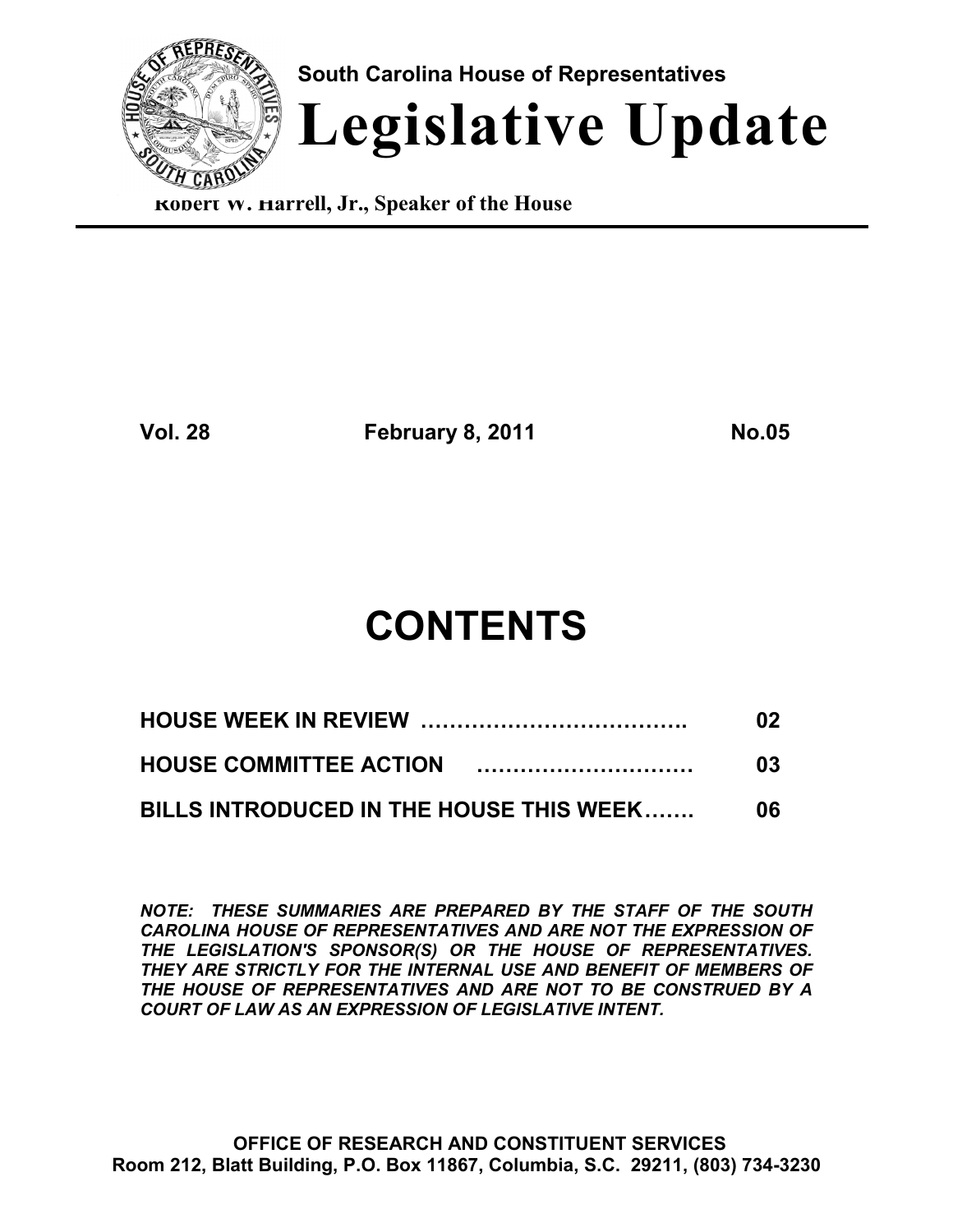# **HOUSE WEEK IN REVIEW**

The House of Representatives approved and sent to the Senate **H.3185**, the **"SOUTH CAROLINA HIGHER EDUCATION TRANSPARENCY ACT OF 2011"**. This legislation requires each public institution of higher learning to maintain a detailed transaction register of all funds expended each month and post that register online. The register must be searchable and updated once a month. The legislation outlines requirements for implementation and provides certain exceptions. Also, each public institution of higher learning must post online all of its monthly credit card statements and the credit card statements for credit cards issued to its officers and employees for official use. If the Comptroller General's office posts the same credit card information on its website, the institution may provide information on how to access its credit card information on the Comptroller General's website in lieu of complying with the these requirements.

The House concurred in Senate amendments to **H.3286**, relating to the **PAYMENT OF EXTENDED UNEMPLOYMENT BENEFITS**, and enrolled the bill for ratification. This legislation revises the method for calculating certain funding indicators to allow South Carolinians to take full advantage of federally funded extensions in unemployment benefits. The legislation also provides for the establishment of a separate Department of Employment and Workforce interest assessment fund and includes other revisions to Department of Employment and Workforce provisions.

The House amended, approved, and sent to the Senate **H.3095**, a bill relating to **TRANSFER FEE COVENANTS**, which are provisions purporting to run with the land or bind current owners or successors in title to specified real property that obligate a transferee or transferor of all or part of the property to pay a fee or charge to a third person upon transfer of an interest in all or part of the property, or in consideration for permitting this transfer. The bill provides a transfer fee covenant recorded after the effective date of this legislation, or any lien to the extent that it purports to secure the payment of a transfer fee, is not binding on or enforceable against the affected real property or any subsequent owner, purchaser, or mortgagee of any interest in the property. Nothing in this legislation may imply that a transfer fee covenant recorded before the effective date of this legislation is valid or enforceable.

The House approved and sent to the Senate **H.3295**, a bill allowing certain **HOMEOWNERS ASSOCIATIONS TO OBTAIN A LICENSE TO SELL ALCOHOLIC LIQUORS BY THE DRINK**. Specifically, this legislation allows a homeowner's association, chartered as a nonprofit organization by the Secretary of State, whose membership is limited to individuals who own property in the residential community and whose affairs are governed by a board of directors elected by the membership, to be eligible for a license to sell alcoholic liquors by the drink. No member, officer, agent, or employee of the association may be paid a salary or other form of compensation from any of the profit of the sale of alcoholic beverages, except as may be voted on at a meeting of the governing body nor shall the salaries or compensation be in excess of reasonable compensation for the services actually performed. Upon dissolution of the homeowner's association, the remaining assets, if any, may be distributed to its members.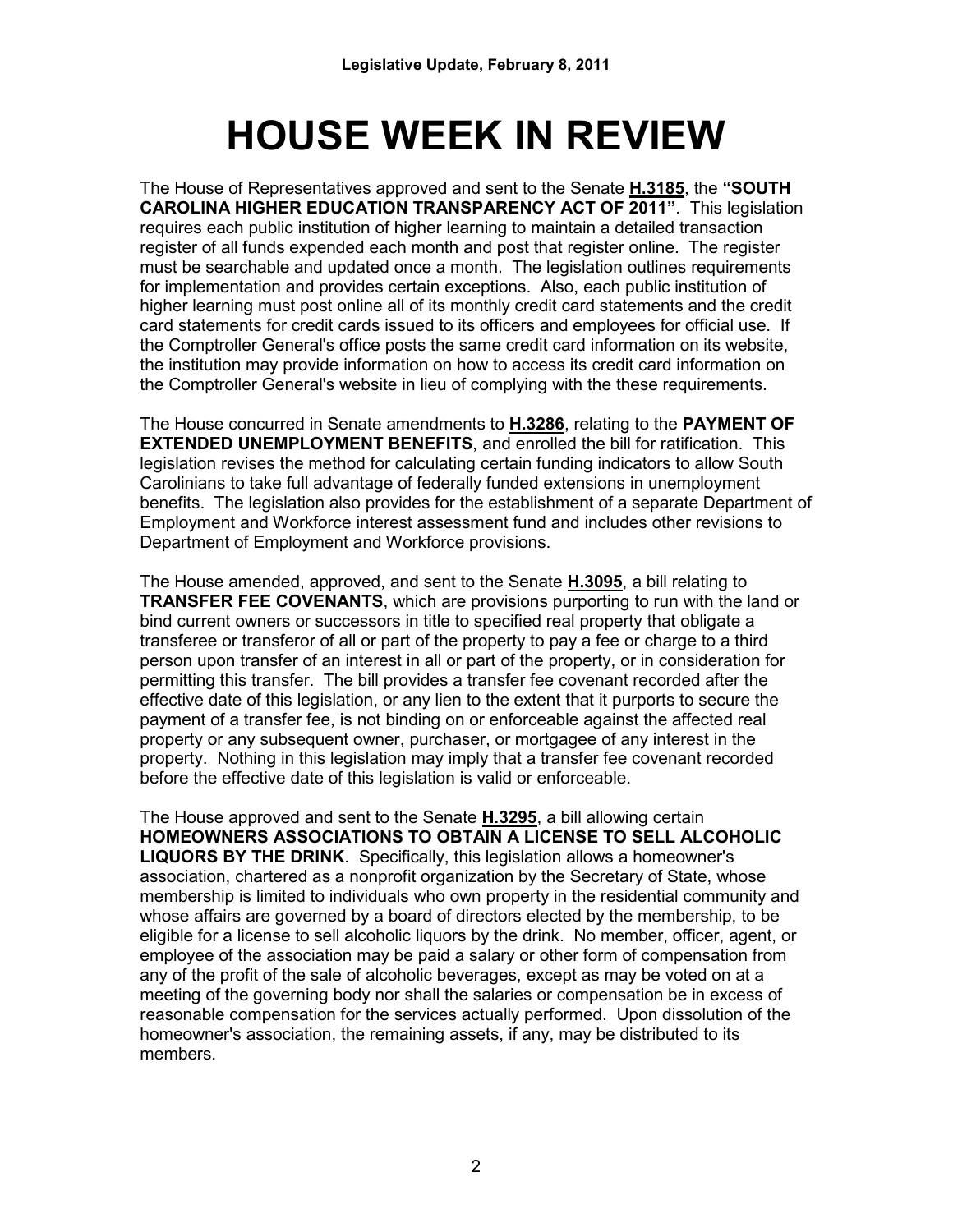The House amended, approved, and sent to the Senate **H.3112**. This bill revises provisions for **PLACARDS ISSUED BY THE DEPARTMENT OF MOTOR VEHICLES FOR HANDICAPPED PARKING** to allow users to cover the portion of the placard that displays the user's photograph. The covering must be easily removable and the photograph must be shown when it is requested by law enforcement agents.

The House approved and sent to the Senate **H.3122**, which relates to the **DEPARTMENT OF MOTOR VEHICLES ISSUANCE OF SPECIAL PERMITS TO MOVE VEHICLES** during an emergency. This bill expands the use of these permits. This bill deletes the term "move" and replaces it with the term "operate". The bill deletes the provision that restricts the issuance of the permits to emergency situations, removes the restriction placed on the number of permits that may be issued for a vehicle, and revises the information that must be specified on the permit.

The House approved and sent to the Senate **H.3351**, a bill declaring January 17 of each year as **"EARTHA KITT DAY"** in South Carolina in honor of the late Eartha Mae Kitt, nationally and internationally known actress, singer, and native South Carolinian.

# **HOUSE COMMITTEE ACTION**

# **AGRICULTURE, NATURAL RESOURCES, AND ENVIRONMENTAL AFFAIRS**

The full Agriculture, Natural Resources, and Environmental Affairs Committee did not meet.

# **EDUCATION AND PUBLIC WORKS**

The Education and Public Works Committee met on Wednesday, February 2, and one bill was on the agenda. **H.3241** pertaining to **CHARTER SCHOOLS**, received a majority favorable with amendment and minority unfavorable report. However, as of the publication deadline for the *Legislative Update,* the proposed amendment was unavailable.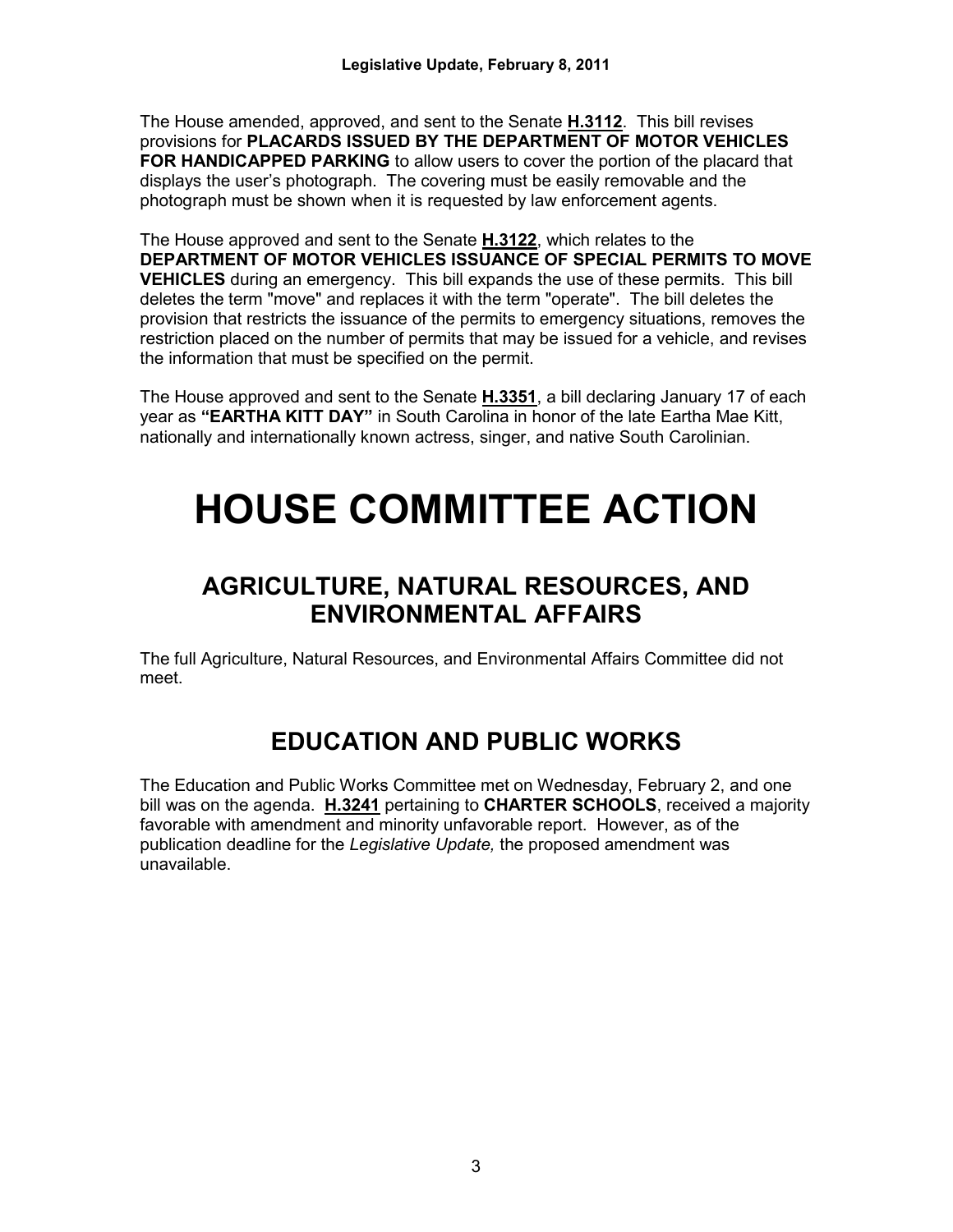# **JUDICIARY**

The Judiciary Committee met on Tuesday, February 1, and reported out four items.

The Judiciary Committee gave a favorable report to **H.3375**. This legislation enacts the **"SOUTH CAROLINA FAIRNESS IN CIVIL JUSTICE ACT OF 2011,"** which provides tort reform in five areas of our legal system.

**H.3375** caps the award of **punitive damages** at three times compensatory damages or \$350,000, whichever is greater. The limitation on punitive damages does not apply in situations involving: intentional conduct; conviction of a felony criminal charge in the course of conduct that gives rise to the damages; and intoxication. The bill provides that (1) a claim for punitive damages must be specifically prayed for in a complaint; (2) the plaintiff shall not specifically plead an amount of punitive damages, only that punitive damages are sought;(3) a bifurcated trial on punitive damages must be held before the same finder of fact; and (4) a "clear and convincing" evidence standard must be used for an award of punitive damages with eleven factors to be considered by the finder of fact in awarding punitive damages. Punitive damages may be considered if compensatory damages have been awarded in the first stage of the trial. An award of nominal damages cannot support an award of punitive damages. If punitive damages are awarded, the trial court shall review the jury's decision to ensure that the award is not excessive or the result of passion or prejudice.

A part of this legislation is the **"Private Attorney Retention Sunshine Act"**. The bill establishes parameters under which the Attorney General or a circuit solicitor may retain outside counsel. In contingent fee cases, the bill sets up a sliding scale for compensation to be received by the outside counsel based upon the amount of the award. The Attorney General or circuit solicitor shall retain 10% of outside counsel's fees, and all other proceeds are to be used for the State of South Carolina or the victims based on the Attorney General or solicitor's judgment. Outside counsel must provide the Attorney General or solicitor a detailed account of all work performed each month. Outside counsel shall be reimbursed for reasonable costs and expenses when expressly authorized by the Attorney General or solicitor; certain items must be authorized in advance. A circuit solicitor or the Attorney General may depart from the guidelines by publicly disclosing the reasons for the departure and that the departure was in the best interests of the State; this information is public record subject to disclosure pursuant to the Freedom of Information Act.

**H.3375** makes **revisions to the Statute of Repose**. The bill provides that building code violations do not constitute per se fraud, gross negligence or recklessness, but such violations may be introduced as evidence of fraud, gross negligence, or recklessness.

The legislation establishes a **cap on the bond a business must post to file an appeal in a civil lawsuit**. The legislation limits the amount of an appeal bond that a court can order posted to the amount of the judgment or \$25 million dollars for a large business or \$ 1 million for all other entities or individuals, whichever is less. Large businesses are defined based on gross receipts and number of employees.

Also, **H.3375** repeals the current statutory prohibition on admissibility of failure to use a **seat belt**.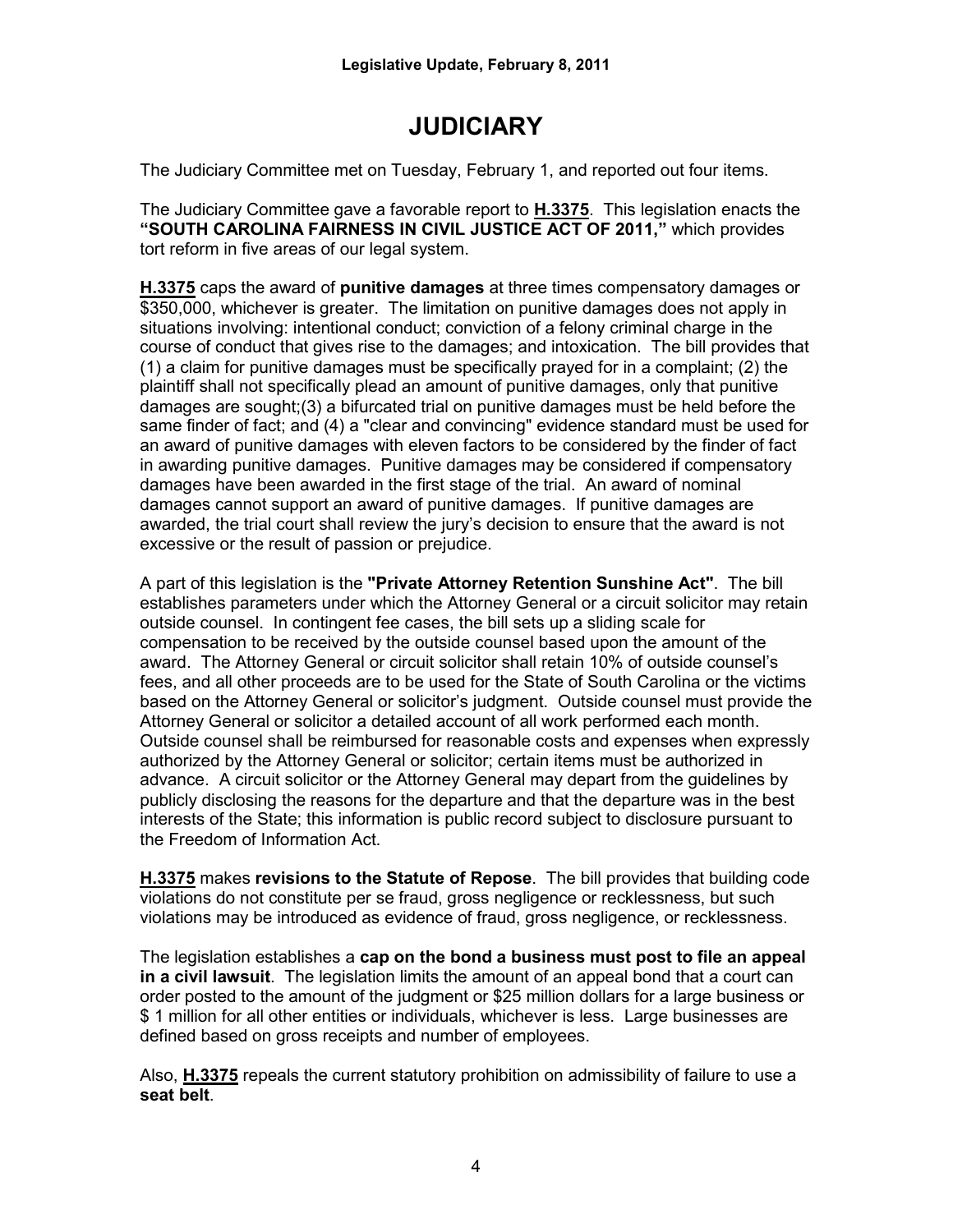**[H.3246](http://www.scstatehouse.gov/cgi-bin/web_bh10.exe?bill1=3246&session=119)**, a bill relating to **ALCOHOLIC ENERGY DRINKS AND CAFFEINATED MALT BEVERAGES**, received a favorable with amendment recommendation. This bill prohibits the importation, production, manufacture, distribution, or sale of alcoholic energy drinks and caffeinated malt beverages. The bill provides definitions for the terms "alcoholic energy drink" and "caffeinated malt beverage".A person or entity who violates a provision of this legislation or a rule or regulation promulgated by the Department of Revenue or the State Law Enforcement Division pertaining to this legislation, upon conviction, must be fined not less than \$100 hundred dollars nor more than \$500 dollars, or imprisoned for not less than 30 days nor more than six months, or both, in the discretion of the court. Also, a person must forfeit his permit and is not authorized, for a period of two years after conviction, to engage in a business taxable under the provisions relating to beer, ale, porter and wine.

**H.3104**, relating to entering a **SATISFACTION OF MORTGAGE** in the public record, received a favorable report. This legislation allows these documents to be acknowledged pursuant to the Uniform Recognition of Acknowledgments Act. The legislation includes an acknowledgement form in the satisfaction affidavit.

**H.3221** also received a favorable recommendation. This legislation requires the **DEPARTMENT OF REVENUE TO FILE ELECTRONICALLY ALL DOCUMENTS RELATING TO THE ENFORCED COLLECTION OF TAXES DUE** with county clerks of court and registers of deeds in those counties which accept electronic filings.

# **LABOR, COMMERCE AND INDUSTRY**

The full Labor, Commerce and Industry Committee met on Tuesday, February 1, and reported out several bills.

The committee gave a favorable report on **H.3373**, a bill **REMOVING CERTAIN EXEMPTIONS FROM THE REQUIREMENT FOR AN AUTOMOBILE INSURER TO WRITE COVERAGE** for an applicant or existing policyholder. The legislation provides for revisions that expand the book of business for the state's automobile insurers, accommodating the needs of residents from other states who spend only a portion of the year in South Carolina as well as citizens of foreign nations brought here as a result of South Carolina's international business presence.

The committee gave a report of favorable with amendment on **H.3332**, a bill revising **DRIVER TRAINING COURSE CREDITS** that allow for a reduction in premium charges for automobile insurance liability and collision coverage for adult drivers who successfully complete approved driver training courses and refresher courses. The legislation lowers from eight hours to three hours the course requirement that allows an adult driver to be eligible to receive the driver training course credit from his insurer.

The committee gave a report of favorable with amendment on **H.3344**, the **"UNFAIR DISCRIMINATION AGAINST SUBJECTS OF ABUSE IN INSURANCE ACT"**. The legislation provides that it is unfair discrimination for an insurer to deny, refuse to issue or renew, cancel, restrict or exclude coverage, deny a claim or limit payments, or add a premium differential to a policy or certificate of coverage on the basis that an applicant or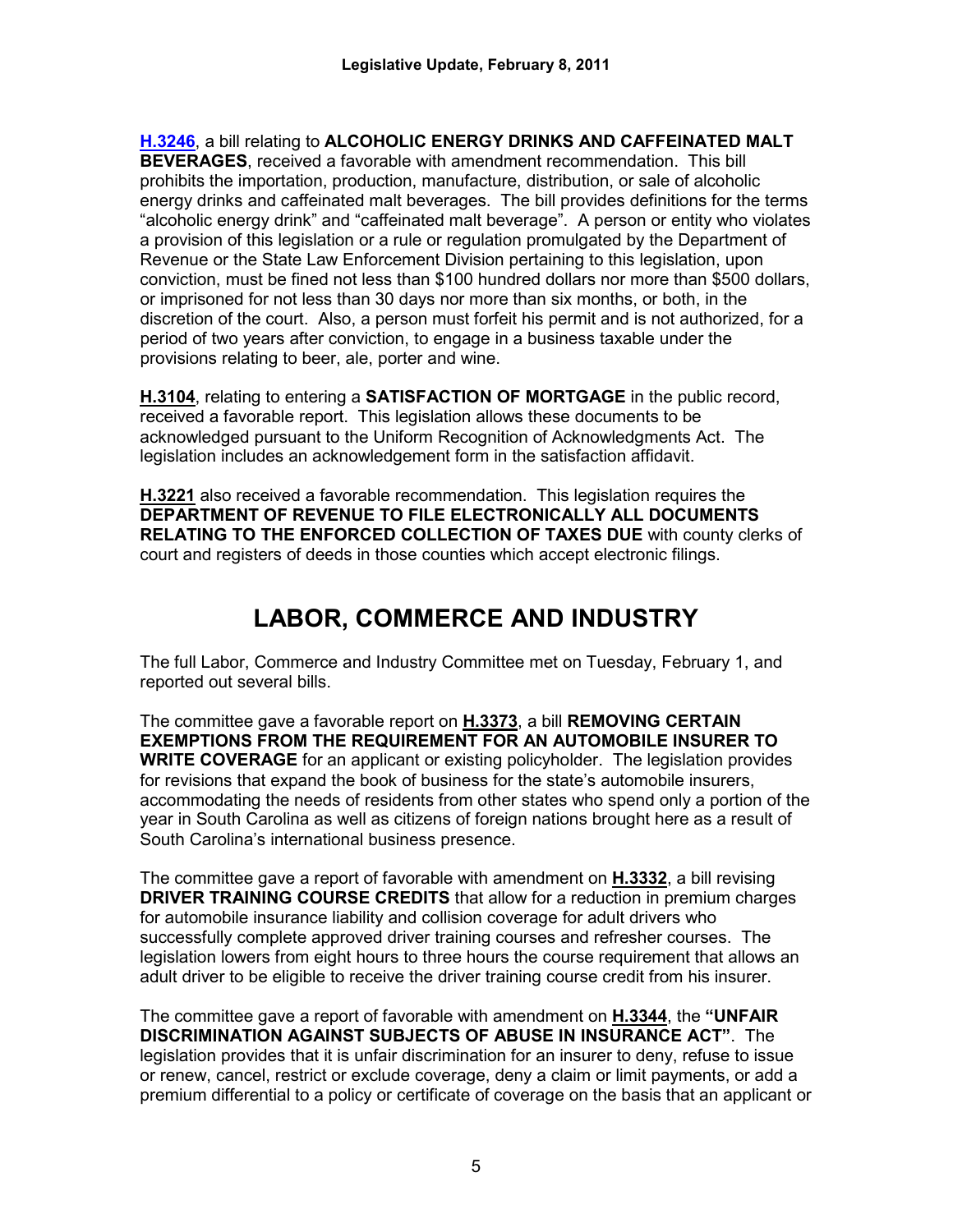insured has been or is perceived to have been abused or may be a subject of abuse by a current or former family member, household member, intimate partner, or caretaker. The legislation establishes penalties for violations, including fines up to two hundred thousand dollars.

The committee gave a report of favorable with amendment on **H.3301**, a bill relating to the **PLACEMENT OF DISPLAY MODEL MODULAR HOMES**. The legislation revises standards for placement of modular homes, so as to provide circumstances in which a modular home used as a display model may be placed for its first residential use.

# **MEDICAL, MILITARY, PUBLIC AND MUNICIPAL AFFAIRS**

The full Medical, Military, Public and Municipal Affairs Committee did not meet.

# **WAYS AND MEANS**

The full Ways and Means Committee did not meet.

# **BILLS INTRODUCED IN THE HOUSE THIS WEEK**

# **AGRICULTURE, NATURAL RESOURCES, AND ENVIRONMENTAL AFFAIRS**

## **H.3562** *"ALL-TERRAIN VEHICLE SAFETY ACT" - "CHANDLER'S LAW"* **Rep. Ott**

The legislation provides that it is unlawful for the parents or legal guardian of a person less than nine years old to knowingly permit that person to operate an ATV. It further outlines that it is unlawful for a parent or legal guardian of a person without a driver's license and less than sixteen years old to knowingly allow that person to carry a passenger while operating an ATV. The bill outlines safety course completion requirements as well as safety equipment requirements. The legislation provides penalties for violations.

# **H.3569** *COASTAL TIDELANDS AND WETLANDS* **Rep. Loftis**

This bill outlines that before the SC Department of Health and Environmental Control issues a staff decision on a coastal tidelands or wetlands permit application, the applicant must be provided the opportunity to review a copy of the draft decision or permit. In addition, the applicant must be given the opportunity to meet with the appropriate staff before issuing the staff decision.

# **H.3570** *COASTAL TIDELANDS AND WETLANDS* **Rep. Loftis**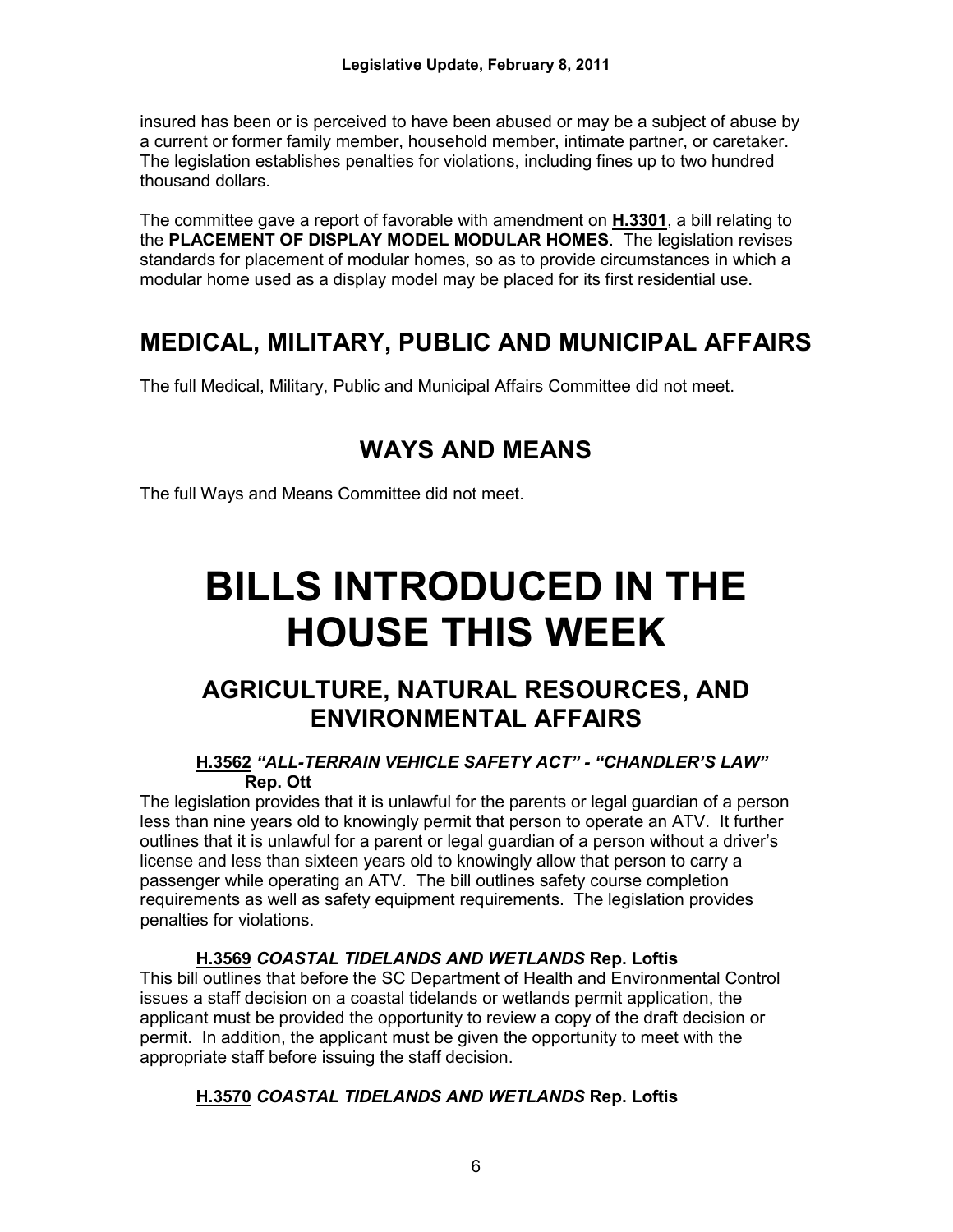This bill outlines that when the SC Department of Health and Environmental considers the economic benefits of an activity in or alteration of a critical area when providing permits for critical areas in the coastal tidelands and wetlands, the economic benefit analysis must include the effect the project will have on the ability of small business to create and sustain jobs.

## **H.3571** *COASTAL TIDELANDS AND WETLANDS* **Rep. Loftis**

The legislation states that if the permit application requirement to provide a plat of the area requires the plat to include any more than a standard boundary survey, the requirement must be governed by the SC Department of Health and Environmental Control regulations.

#### **H.3586** *FISHING PIERS* **Rep. Hardwick**

The legislation deletes from the exemptions dealing with new construction or reconstruction seaward of the baseline, certain piers and associated structures, public and private, existing on September 21, 1989.

#### **H.3587** *DREDGING CANALS* **Rep. Edge**

This legislation adds an exemption for maintenance dredging by counties or municipalities of certain canals if the dredging is authorized by the US Army Corps of Engineers. The legislation also provides that all other state certifications for such dredging are waived.

## **H.3590** *"SOUTH CAROLINA BEVERAGE CONTAINER RECYCLING ACT"*   **Rep. J.E. Smith**

This legislation provides for the recycling of beverage containers by consumers. The legislation further outlines that by September 1, 2011, all deposit beverage distributors that operate within the state are to register with the Department of Revenue and to maintain certain records. The legislation establishes a container recovery fee and a deposit fee. The legislation outlines guidelines for the program.

# **EDUCATION AND PUBLIC WORKS**

#### **H.3529** *SCHOOL SNACKS, FOOD AND BEVERAGES* **Rep. Sellers**

This bill provides that each district's Coordinated School Health Advisory Council shall determine which snacks and beverages may be sold for student consumption during the regular school day. The bill outlines nutritional guidelines for snacks and beverages sold for student consumption. There are different nutritional guidelines for beverages sold in elementary, middle and high schools. Snacks and beverages offered for student consumption in vending machines in middle and high schools must conform to the same nutritional standards. Snacks and beverages may not be offered for sale for student consumption in vending machines in elementary schools. At least 50% of nonmilk beverages offered for sale for student consumption in elementary, middle, and high schools must be water and zero calorie or low calorie options. Beginning with the 2011- 2012 school year, the legislation outlines certain nutritional guidelines that food served to a student in an elementary, middle, or high school during the regular school day that is not a 'full meal' must contain. Portion size for a la carte sales in a cafeteria must not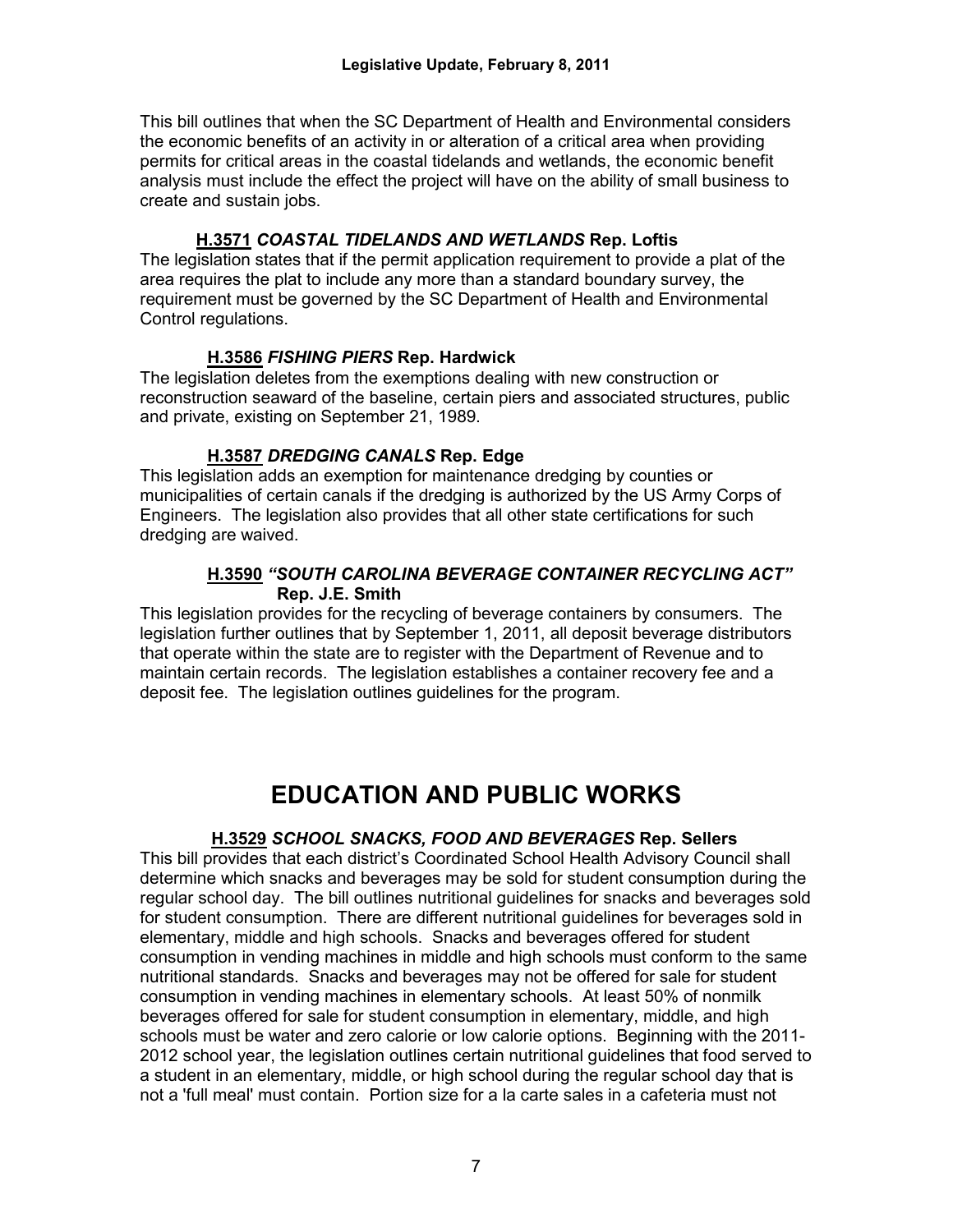exceed the serving size of the food served in the National School Lunch Program or School Breakfast Program. These provisions may not be construed to prohibit or limit the school approved sale or distribution by students, teachers, or groups, of any food or beverage item for fundraising purposes. Revisions to nutritional standards must correspond with the Alliance for a Healthier Generation's Competitive Food Guidelines.

#### **H.3531** *REVISIONS TO GOLD STAR FAMILY LICENSE PLATES* **Rep. White**

Relating to the issuance of Gold Star Family special license plates by the Department of Motor Vehicles, this bill allows the license plate applicant to choose the letters or numbers, or both that appear on the license plate.

#### **H.3532** *CONSOLIDATION OF THE SOUTH CAROLINA SCHOOL FOR THE DEAF AND BLIND, THE JOHN DE LA HOWE SCHOOL AND THE WIL LOU GRAY OPPORTUNITY SCHOOL WITH THE DEPARTMENT OF EDUCATION* **Rep. Crawford**

This bill transfers the powers and duties of the South Carolina School for the Deaf and Blind, the John De La Howe School and the Wil Lou Gray Opportunity School to the Department of Education. The existing boards remain as advisory boards to the respective schools.

#### **H.3558** *MAKE-UP WORK FOR MILITARY STUDENTS AT INSTITUTIONS OF HIGHER EDUCATION* **Rep. J. E. Smith**

This legislation requires all state institutions of higher education to allow students to complete assignments or take make-up examinations when an absence is caused by attending or participating in military service, duty, training, or disaster relief efforts.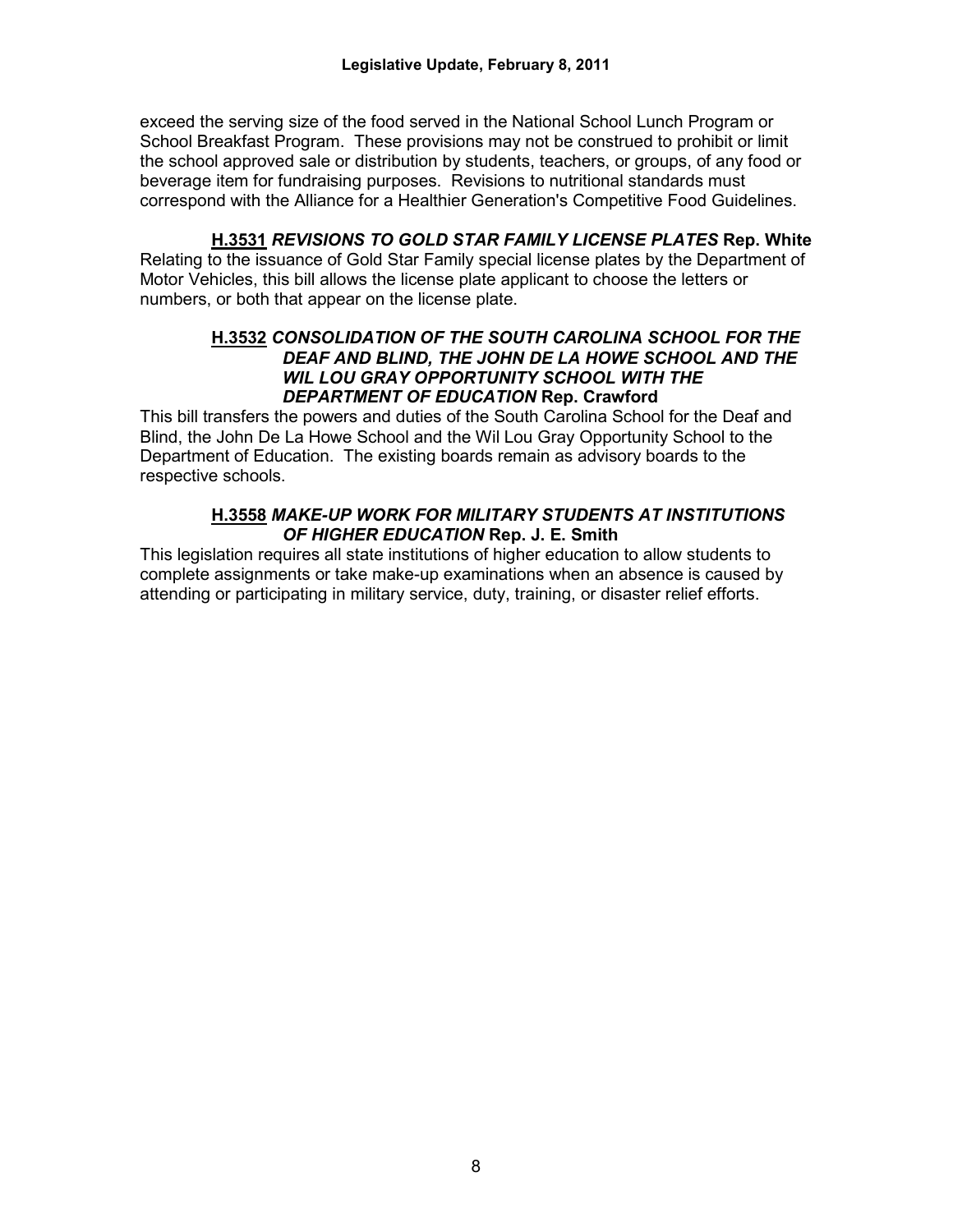# **JUDICIARY**

### **H.3515** *QUARTERLY ELECTION DATES FOR CONDUCTING REFERENDA OR OTHER BALLOT QUESTIONS* **Rep. G. R. Smith**

Under this bill, an entity authorized by law to conduct a referendum, ballot measure, or other election event where a person is not elected to an office shall conduct this event, at which qualified electors are allowed to cast a ballot, on one of four dates. The dates on which a referendum, ballot measure, or other election event may be held are: (1) the third Tuesday in March; (2) the third Tuesday in June; (3) the third Tuesday in September; or (4) the Tuesday after the first Monday in November. Notwithstanding another provision of law, if an entity is required to conduct a referendum, ballot measure, or other election event at which a person is not elected to office, it must be conducted on one of the four dates after and nearest to the date established by another provision of law. These provisions do not apply to amendments proposed to the Constitution of this State or the United States Constitution.

# **H.3517** *ESTABLISHMENT OF THE OFFENSE OF ATTEMPTED MURDER OF A LAW ENFORCEMENT OFFICER* **Rep. McCoy**

This legislation establishes the felony offense of attempted murder of a law enforcement officer. A person who violates this provision must be imprisoned for a mandatory minimum of fifteen years but no more than thirty years. No part of the mandatory minimum sentence may be suspended nor may probation be granted.

# **H.3527** *PROHIBITING INMATES FROM JOINING SOCIAL NETWORK WEBSITES* **Rep. Gilliard**

This legislation provides that it is unlawful for an inmate to be a member of any Internetbased social networking website. An inmate who joins an Internet-based social networking website or a person who establishes an account with an Internet-based social network website for an inmate is guilty of a misdemeanor and, upon conviction, must be fined not more than \$500 dollars, or imprisoned not more than 30 days, or both.

#### **H.3534** *CONSOLIDATION OF THE STATE HUMAN AFFAIRS COMMISSION, THE STATE COMMISSION FOR MINORITY AFFAIRS AND THE DEPARTMENT OF CONSUMER AFFAIRS WITH THE OFFICE OF SECRETARY OF STATE* **Rep. Crawford**

This legislation provides that the State Human Affairs Commission is the Division of Human Affairs in the Office of Secretary of State. The legislation provides that the State Commission for Minority Affairs is the Division of Minority Affairs in the Office of Secretary of State. The legislation further provides that the Department of Consumer Affairs is the Division of Consumer Affairs in the Office of Secretary of State. The administrator of the consumer protection code must be employed by, and under the administration and supervision of, the Secretary of State rather than by the Commission on Consumer Affairs. When the administrator performs his duties, it must be with the approval of the Secretary of State. The existing boards remain as advisory boards to the respective divisions within the Office of the Secretary of State.

## **H.3538** *MORATORIUM ON THE FORECLOSURE OF, AND ON THE ACCRUAL OF INTEREST ON, CERTAIN MORTGAGES* **Rep. Hart**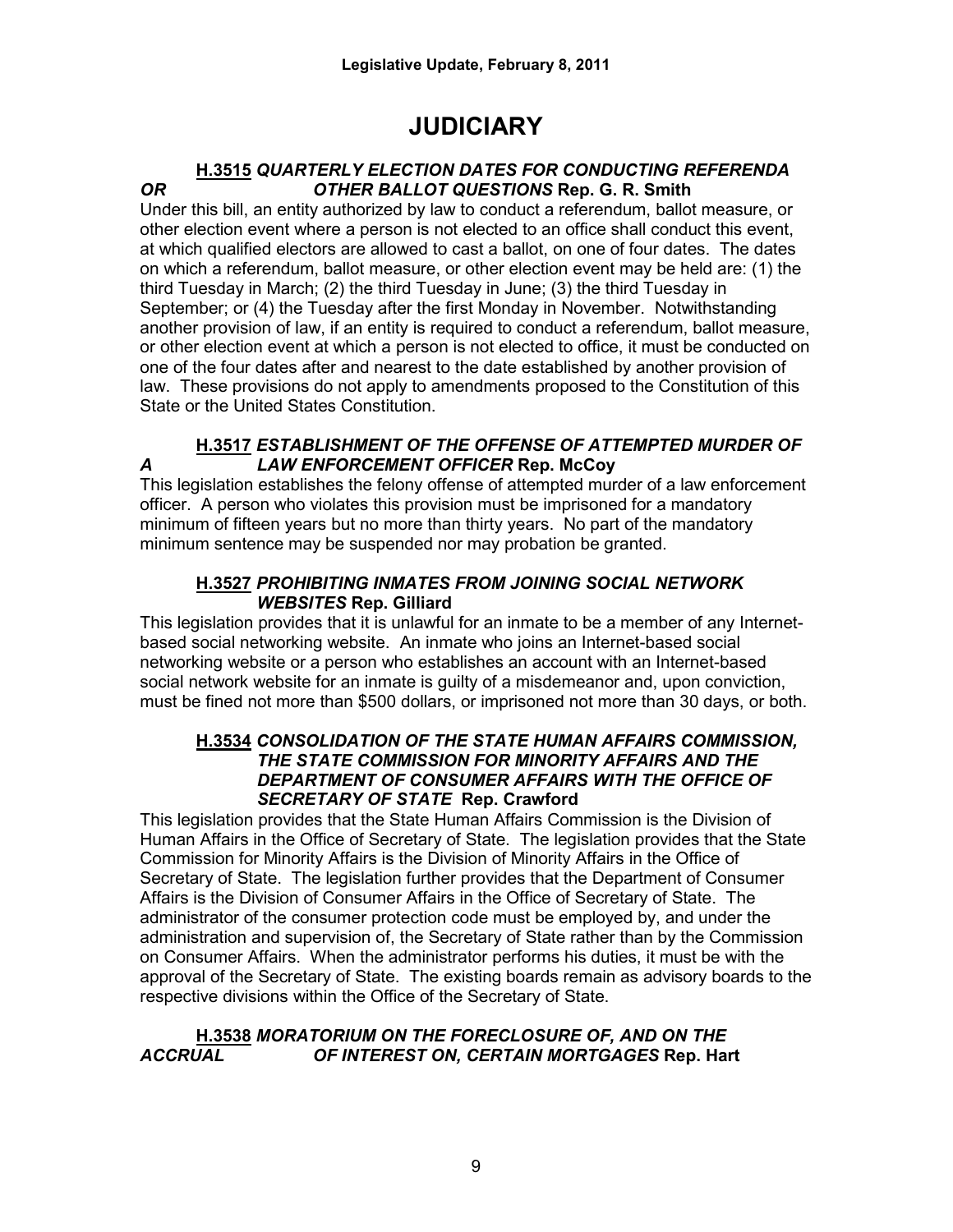This legislation provides a six-month moratorium on the foreclosure of, and on the accrual of interest on, certain mortgages secured by residential real estate located in South Carolina.

# **H.3542** *PROHIBITION ON THE USAGE OF CELLULAR PHONES AND OTHER DEVICES WHILE OPERATING A MOTOR VEHICLE*

#### **Rep. Hart**

This legislation provides that it is unlawful for a person to operate a motor vehicle while using a cellular telephone, pager, personal digital assistant device, or another wireless communications device while the vehicle is in motion. There is an exception for devices equipped with and operated with a hands-free mechanism. This is a misdemeanor offense and, upon conviction, a person must be imprisoned not more than 30 days, or fined not more than \$500 dollars, or both.

## **H.3543** *BENCH WARRANTS* **Rep. Hart**

This legislation provides that a judge may not issue a bench warrant for failure to appear in court, unless the: (1) solicitor files an affidavit with the court attesting to the fact that written notice was given to the defendant, the defendant's attorney, and the bond surety company, if applicable, of the solicitor's intent to seek a bench warrant for failure to appear; and (2) court first holds a rule to show cause hearing.

#### **H.3544** *ESTREATMENT OF BOND OR RECOGNIZANCE* **Rep. Hart**

When a condition of bond or recognizance is violated by the person's failure to appear in court as required by law, this bill provides that the State has the right to full estreatment of the bond or recognizance 180 days after the person failed to appear in court as required by law.

#### **H.3545** *PROHIBITED ACTS REGARDING THE SALE OF BEER AND WINE*  **Rep. Hart**

This legislation prohibits the placement of portable containers or coolers containing beer or wine near doors used for ingress or egress from a licensed establishment.

#### **H.3546** *"SOUTH CAROLINA UNIFORMED AND OVERSEAS CITIZENS ABSENTEE VOTERS ACT"* **Rep. J. E. Smith**

Relating to applications and issuance of write-in absentee ballots, this bill allows a voter to make a statement on a federal write-in absentee ballot that he is unable to vote by regular absentee ballot or in person due to the requirements of military service, living in an isolated area, or an extremely remote area of the world. A qualified absentee elector may alternatively submit a federal write-in absentee ballot for any federal, state, or local office or ballot initiative. Relating to voter eligibility and absentee instant runoff ballots, this legislation substitutes the word "sent" for the word "mailed". The legislation requires all absentee ballots to be mailed to the elector at least forty-five days prior to an election. Relating to absentee ballots as provided by the Uniformed and Overseas Citizens Absentee Voting Act, the legislation makes the provisions applicable to federal, state, and local offices. The legislation provides that an electronic free access ballot tracking system is available to electors. Relating to the signing and witnessing of the oath by the absentee ballot applicant, this bill provides an exception for witness requirements for voters qualified under the Uniformed and Overseas Citizens Absentee Voters Act. Relating to the oath of absentee ballot applicants, this legislation exempts qualified uniformed and overseas absentee voters.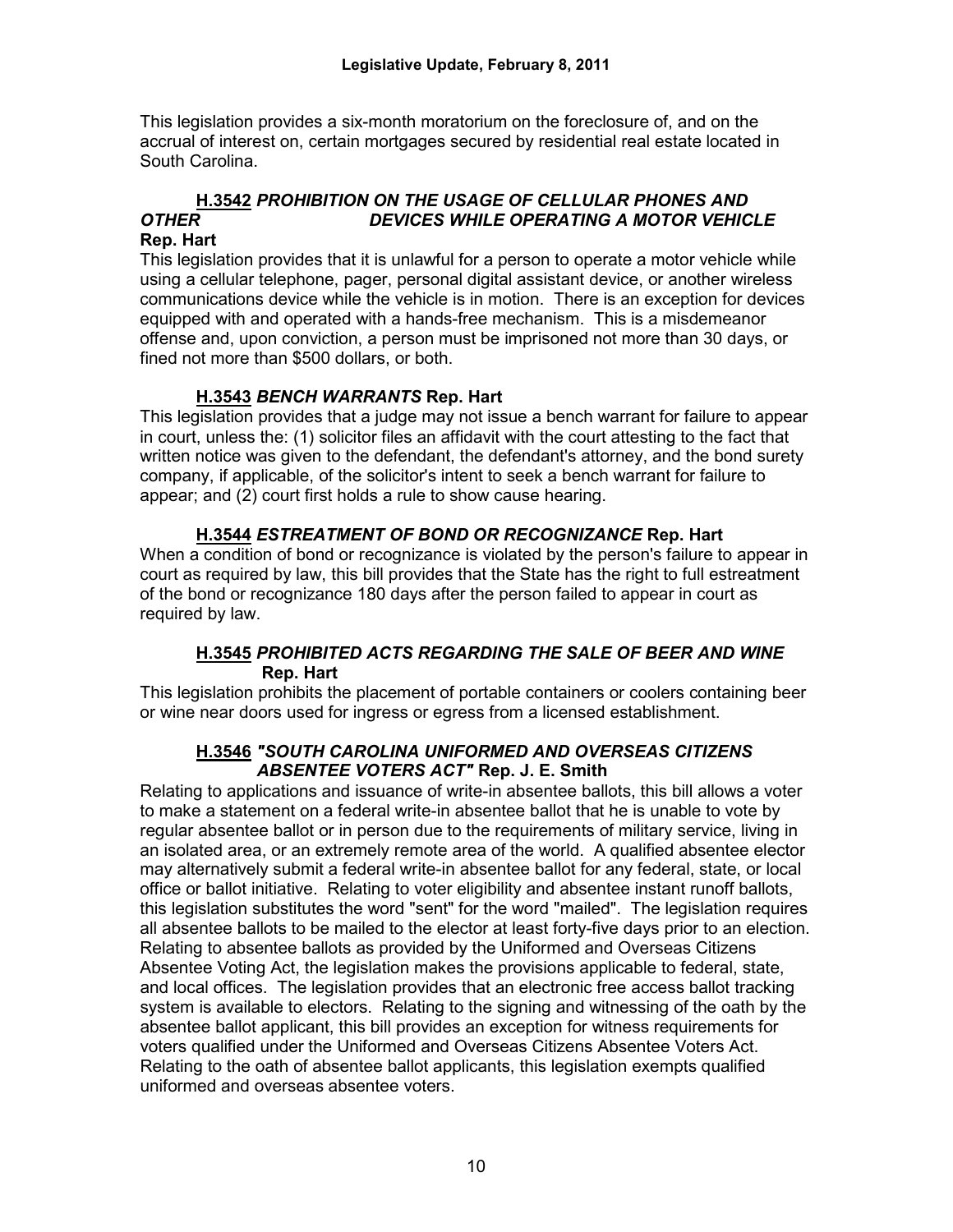# **H.3549** *"PERSONAL PROPERTY RECOVERY ACT"* **Rep. Cobb-Hunter**

This legislation provides for the licensure and regulation of recovery agencies and recovery agents by the Department of Consumer Affairs. Among other things, this legislation provides licensure requirements, including fees, surety bonds, and record keeping requirements, grounds for denial, revocation, or suspension of a license, license renewal procedures and requirements, including continuing education, personal property recovery procedures, and civil and criminal penalties for violations.

### **H.3550** *CONFIDENTIALITY OF CERTAIN PATIENT AND EMERGENCY MEDICAL TECHNICIAN INFORMATION* **Rep. Harrison**

This bill relates to the confidentiality of certain patient and emergency medical technician information. The bill includes in the exception for investigation or prosecution of criminal activity that information may be released to sheriffs and chiefs of police.

### **H.3559** *PROHIBITION ON VEHICLES WITH FALSE COMPARTMENTS* **Rep. Young**

This legislation provides that it is unlawful for a person to own or operate a vehicle that the person knows to contain a false or secret compartment which is found to actually contain: (1) an illegal controlled substance; (2) an illegal firearm; (3) a person concealed for unlawful purposes; or (4) other contraband. A person who violates these provisions is guilty of a misdemeanor, and, upon conviction, must be fined not more than \$10,000 dollars or imprisoned not more than two years, or both.

### **H.3563** *DEPARTMENT OF HEALTH AND WELLNESS (CONSOLIDATION OF THE DEPARTMENT OF ALCOHOL AND OTHER DRUG ABUSE SERVICES; THE DEPARTMENT OF DISABILITIES AND SPECIAL NEEDS, THE DEPARTMENT OF HEALTH AND HUMAN*  THE DEPARTMENT OF MENTAL HEALTH; AND THE *COMMISSION FOR THE BLIND)* **Rep. Crawford**

This comprehensive legislation creates the Department of Health and Wellness in the executive branch of state government. Among other things, the Department of Health and Wellness must develop and implement a state plan for the coordinated care and unified delivery of health and wellness services; the new department must oversee the administration and delivery of health and wellness services.Under this legislation, the Department of Alcohol and Other Drug Abuse Services is the Department of Health and Wellness, Division of Alcohol and Other Drug Abuse Services. Under this legislation the Department of Disabilities and Special Needs is the Department of Health and Wellness, Division of Disabilities and Special Needs. Under this legislation, the Department of Health and Human Services is the Department of Health and Wellness, Division of Health and Human Services. Under this legislation, the Department of Mental Health is the Department of Health and Wellness, Division of Mental Health. Under the legislation, the Commission for the Blind is the Department of Health and Wellness, Division for the Blind. The existing boards remain as advisory boards to the respective divisions.

# **H.3564** *COCKFIGHTING* **Rep. G. M. Smith**

This bill increases penalties for cockfighting. The bill provides that a person who engages in or is present at cockfighting or game fowl fighting or illegal game fowl testing or who possesses birds for the purpose of cockfighting or game fowl fighting is guilty of a: (1) felony and, upon conviction, must be fined not less than five hundred dollars but not more than one thousand dollars or imprisoned not less than six months but not more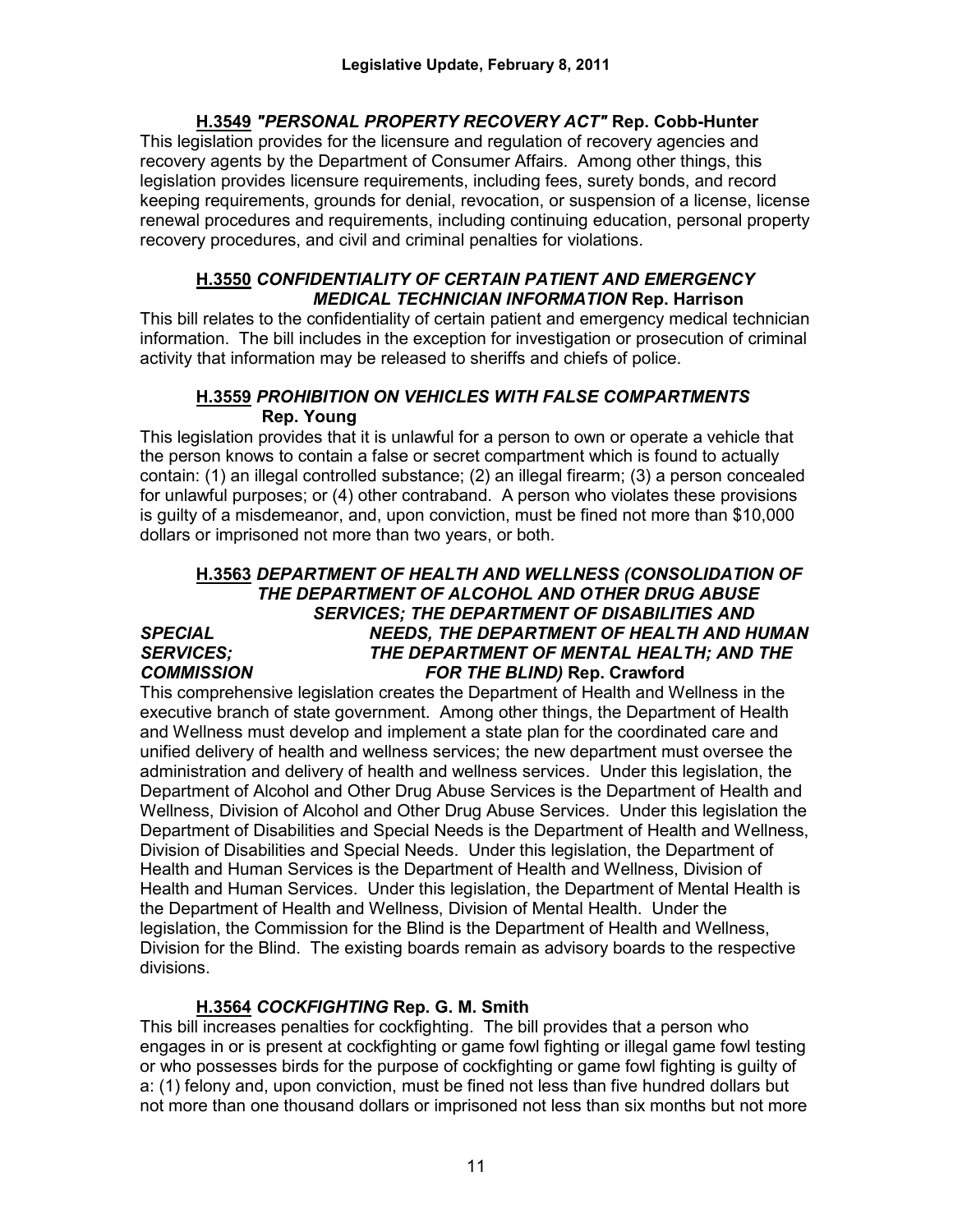than five years for a first offense; or (2) felony and, upon conviction, must be fined not less than one thousand dollars but not more than three thousand dollars or imprisoned not less than one year but not more than five years for a second or subsequent offense.

## **H.3565** *REVISIONS TO THE YOUTHFUL OFFENDER ACT* **Rep. G.M. Smith**

This bill allows a person under the age of 21 who commits armed robbery to receive a youthful offender sentence not below a minimum of three years. This bill also revises the definition of a youthful offender to include persons who commit a broader range of criminal offenses.

#### **H.3566** *EXPANSION OF NO PAROLE OFFENSES AND "MIDDLE COURT PROCESSES ACT"* **Rep. G.M. Smith**

This bill expands the definition of the term no parole offense so as to eliminate parole for most offenses. These provisions do not affect the Youthful Offender Act. The legislation also establishes the "Middle Court Processes Act". The stated purpose of a statewide middle court process is to promote the rehabilitation and reentry of certain nonviolent offenders into society and reserve the state's prisons for those dangerous offenders and others for whom prison is the best alternative in the criminal justice system.

#### **H.3567** *EXEMPTION OF COUNTIES FROM BLUE LAW PROVISIONS REGULATING ACTIVITIES ON SUNDAYS* **Rep. G. M. Smith**

This bill reduces from \$900,000 dollars to nine dollars the required amount of accommodations tax revenues collected in a county during a fiscal year which exempts a county from Blue Law provisions regulating activities on Sundays.

#### **H.3573** *REGISTRATION OF LOBBYISTS AND LOBBYIST PRINCIPALS*  **Rep. Merrill**

This bill increases the filing fee for registration of lobbyist from \$100 to \$200 dollars; the legislation also increases the filing fee for registration of lobbyist principals from \$100 to \$200 dollars.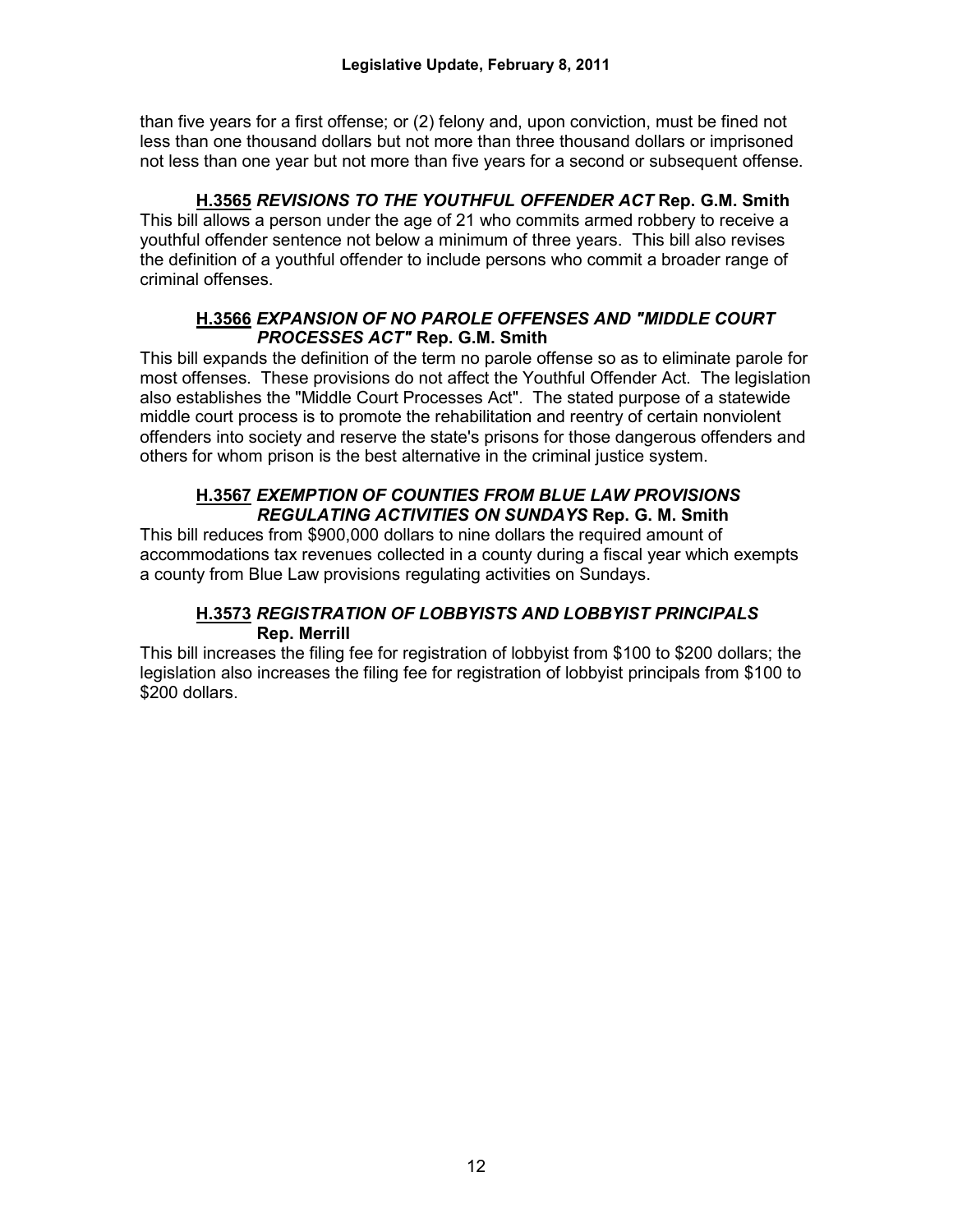### **H.3582** *ELIGIBILITY FOR A TRAFFIC EDUCATION PROGRAM*  **Rep. Harrison**

This bill allows a person to be considered for a traffic education program if he has no significant history of traffic violations. Currently, the person must have no points on his driving record.

#### **H.3594** *CONSOLIDATION OF THE DEPARTMENT OF PROBATION, PAROLE AND PARDON SERVICES AND DEPARTMENT OF JUVENILE JUSTICE WITH THE DEPARTMENT OF CORRECTIONS* **Rep. Crawford**

This legislation transfers all functions, powers, duties, responsibilities and authority statutorily exercised by the department of Probation, Parole and Pardon Services to the Department of Corrections, Division of Probation, Parole and Pardon Services. This legislation also transfer all functions, powers, duties, responsibilities and authority statutorily exercised by the Department of Juvenile Justice to the Department of Corrections, Division of Juvenile Justice.

## **H.3595** *DISCLOSURES ON STATEMENTS OF ECONOMIC INTEREST* **Rep. G. M. Smith**

Relating to the contents of a person's statement of economic interests, this bill provides for certain other disclosures which must be made by a filer on his statement of economic interests.

# **LABOR, COMMERCE AND INDUSTRY**

# **H.3535** *MANDATORY MINIMUM GRACE PERIOD FOR A MORTGAGE PAYMENT* **Rep. Hart**

This bill provides for a mandatory minimum grace period of twenty days for a mortgage payment. The mandatory minimum grace period applies only to a mortgage on which interest is calculated monthly and does not apply to a simple interest mortgage or other mortgage in which interest accrues daily.

# **H.3536** *REQUIREMENT FOR AT LEAST THIRTY PERCENT OF A MORTGAGE*

# *PAYMENT TO BE APPLIED TO THE LOAN PRINCIPAL* **Rep. Hart**

This bill provides that when a mortgagee makes a payment on a loan secured by a mortgage, the mortgagor shall apply at least thirty percent of the payment received toward the principal balance of the loan secured by the mortgage. A violation of this requirement must result in a civil penalty against the mortgagor and payable to the mortgagee in an amount equal to treble the amount of the mortgage payment.

## **H.3541** *MOTOR VEHICLE EVENT DATA RECORDERS OR SENSING AND DIAGNOSTIC MODULES* **Rep. Hart**

This bill provides that a manufacturer of a new motor vehicle that is sold or leased in this state which is equipped with an event data recorder or a sensing and diagnostic module shall disclose this information in the motor vehicle's owner's manual and on its window sticker. The legislation provides that a company that rents a motor vehicle that is equipped with this device must disclose its existence in the company's rental agreement. The legislation provides that if a vehicle is equipped with a recording device that is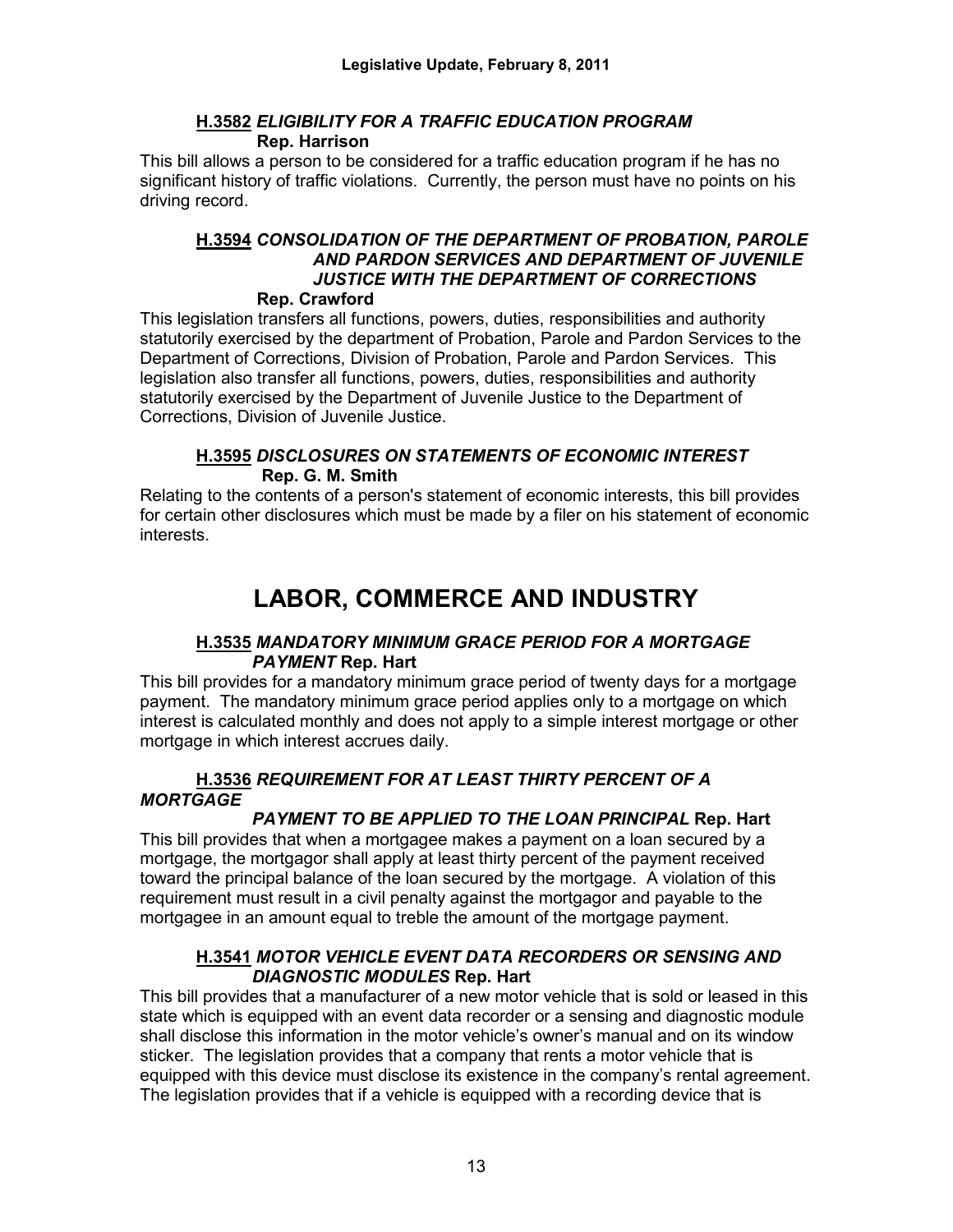capable of recording or transmitting certain information and that capability is part of a subscription service, the fact that the information may be recorded or transmitted must be disclosed in the subscription service agreement. The legislation restricts the use of certain data obtained by a recording device.

**H.3575** *PROFESSIONAL EMPLOYER ORGANIZATION ACT* **Rep. Edge** This bill establishes the "South Carolina Professional Employer Organization Act" to revise provisions relating to the regulation of professional employer organizations in their entirety. The legislation: establishes the obligations of the Department of Consumer Affairs for licensing and regulating professional employer service organizations; establishes licensing requirements and procedures for a professional employer service organization; provides requirements for a controlling person of a professional employer service; establishes continuing education requirements; imposes license fees; establishes reporting and disclosure requirements; requires and provides specifications for a professional employer services agreement by written contract between the licensee and the client; provides for the creation of professional employer organization groups; authorizes the department to issue restricted licenses in certain circumstances; imposes provisions related to incentive or business preference programs; provides for the Department of Insurance to investigate insurance claims filed with it by a licensee; and to prohibits certain conduct related to the professional employer services and organizations.

#### **H.3584** *FINANCING AGREEMENTS FOR THE INSTALLATION OF ENERGY-EFFICIENCY AND CONSERVATION IMPROVEMENTS* **Rep. Sandifer**

This bill revises provisions relating to financing agreements for the installation of certain energy-efficiency and conservation improvements, so as to correct an erroneous cross-reference, and to provide where an electricity or natural gas provider contracts with a third party to perform certain functions, the liability of the third party is limited in a specific manner.

# **MEDICAL, MILITARY, PUBLIC AND MUNICIPAL AFFAIRS**

# **H. 3537** *NURSING HOMES* **Rep. Hart**

This bill requires nursing homes to obtain and carry liability insurance in the amount of at least one hundred thousand dollars.

#### **H. 3589** *"SOUTH CAROLINA MILITARY PREPAREDNESS AND ENFORCEMENT ACT"* **Rep. J. E. Smith**

This bill clearly outlines the state's intent to create a business climate that is favorable to defense installations and activities through legislation that assists in reducing base operating cost while enhancing military value. As a result, the legislation establishes and provides for the membership, powers, and duties of the South Carolina Military Preparedness and Enhancement Commission that shall act to enhance the value of military facilities and assist defense communities with this value enhancement. The bill further establishes the South Carolina Military Value Revolving Loan Account to be used only for loans to defense communities that request assistance.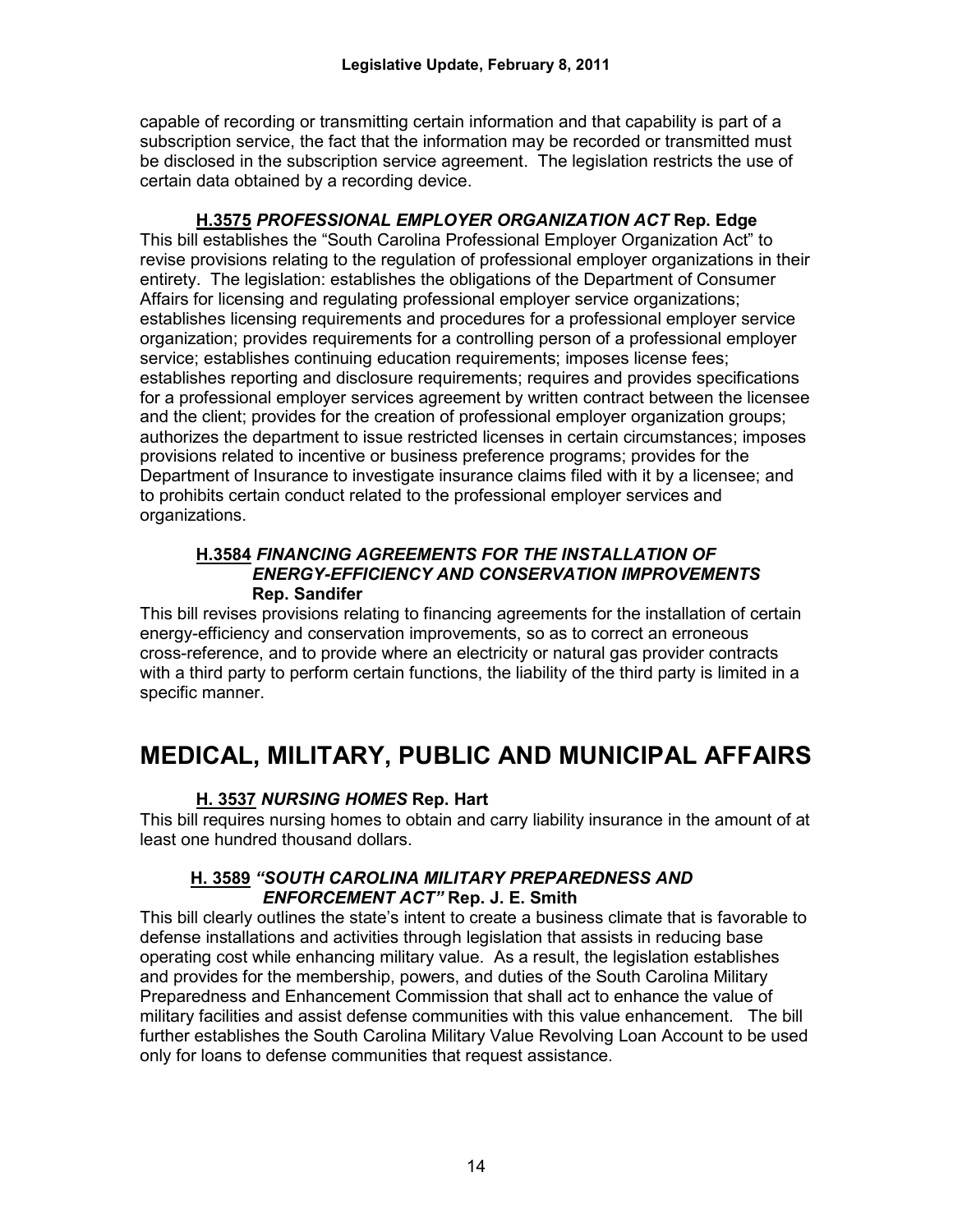# **WAYS AND MEANS**

# **H.3516** *STATE AID TO POLITICAL SUBDIVISIONS* **Rep. Cooper**

This joint resolution suspends for fiscal year 2011-2012 statutory restrictions on amending provisions in the State Aid to Subdivisions Act. The joint resolution also provides that, for the 2011-2012 fiscal year, counties of this state may transfer among appropriated state revenues as needed to ensure the delivery of services.

## **H.3528** *ZERO BASE BUDGET PROCESS FOR STATE GOVERNMENT*  **Rep. Stavrinakis**

This bill provides for the implementation of a zero base budget process, beginning with the annual general appropriations act for fiscal year 2012-2013. The legislation groups state government agencies into five functional areas and establishes a schedule that subjects each group to a zero base budget process on a four-year rotating basis.

#### **H.3539** *PROPOSED CONSTITUTIONAL AMENDMENT REVISING THE TAXATION OF REAL PROPERTY* **Rep. Hart**

This joint resolution proposes to amend the South Carolina Constitution by requiring the General Assembly to provide by law a definition of "fair market value" for real property for purposes of the property tax; eliminating the fifteen percent limit on increases in the value of real property over five years; and eliminating an assessable transfer of interest as an event which may change the value of the real property.

# **H.3540** *STATE TAX CREDIT FOR EMPLOYERS HIRING INDIVIDUALS RECEIVING UNEMPLOYMENT COMPENSATION BENEFITS* **Rep.**

#### **Hart**

This bill establishes provisions allowing a state tax credit for employers hiring an unemployed individual receiving unemployment compensation benefits. The credit is allowed for eligible individuals hired after June 30, 2011, and before July 1, 2012, and extends for fifty months for each creditable employee.

## **H.3547** *SOUTH CAROLINA AERONAUTICS COMMISSION REQUIRED TO POST FLIGHT LOGS ONLINE IN REAL TIME* **Rep. Simrill**

This bill requires the South Carolina Aeronautics Commission to post its flight logs on its website in real time.

# **H.3548** *REPEAL OF REAL PROPERTY VALUATION REFORM ACT AND IMPLEMENTATION OF NEW PROPERTY TAX PROVISIONS* **Rep.**

# **Hart**

This bill repeals provisions of the "South Carolina Real Property Valuation Reform Act" including its provisions for valuation of real property at "point of sale" and other assessable transfers of interest and the statewide additional one percent sales and use tax for reimbursing school districts for the homestead exemption from all property tax millage imposed for school operations. The legislation revises the limit on annual property tax millage increases imposed by political subdivisions, so as to restore the former method of overriding the annual cap by a positive majority of the appropriate governing body and eliminate the super majority requirement for overriding the cap. The legislation restores funding for the residential property tax exemption and full funding for the school operating millage portion of the reimbursement paid local governments for the homestead property tax exemption for the elderly or disabled. The legislation returns to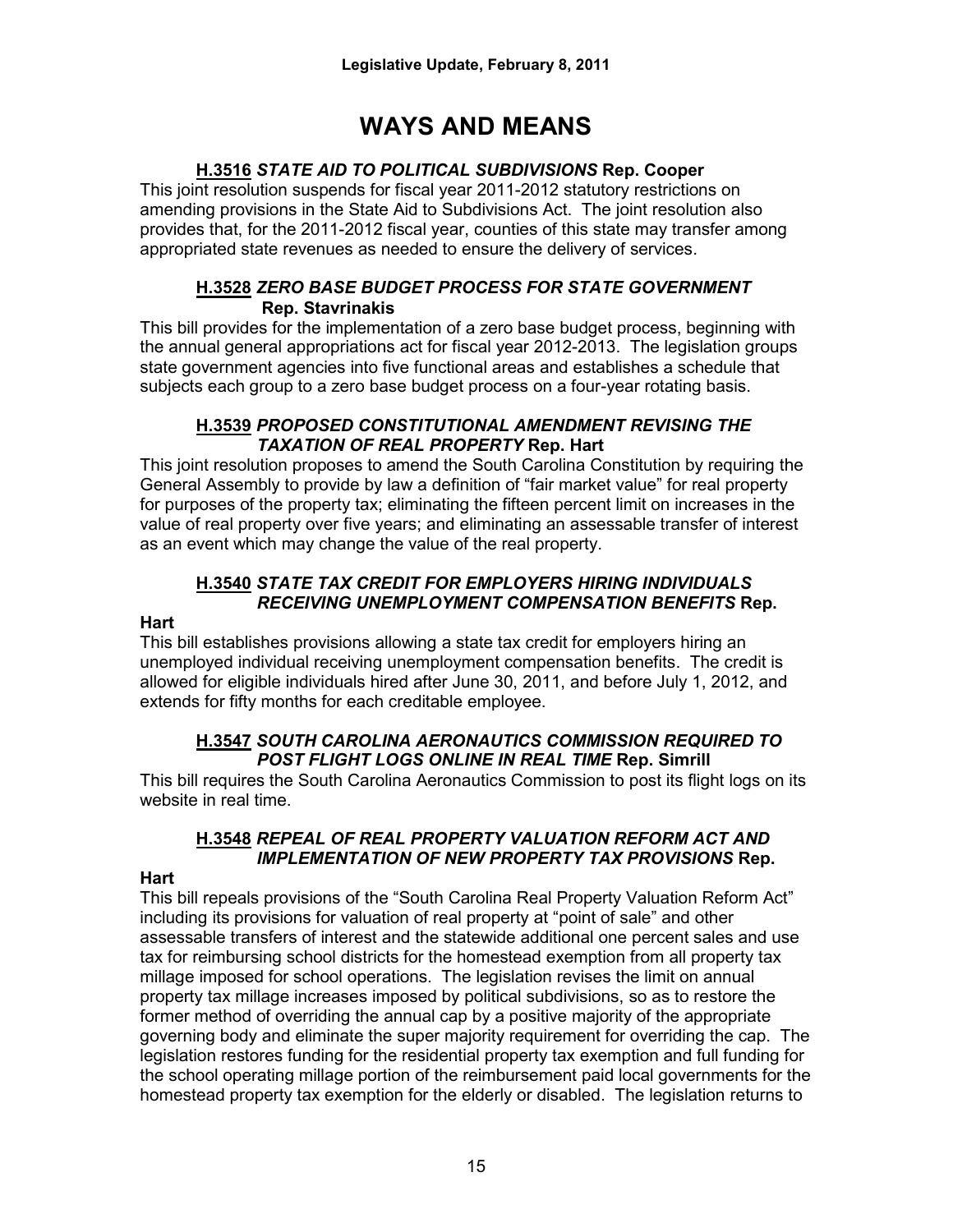the former valuation system in which real property and improvements to real property are appraised by the assessor and periodically adjusted in countywide reappraisals. The legislation provides that when the fifteen percent cap over five years on increases in fair market value of real property results in a value that is lower than the fair market value of the property as determined by the assessor that the lower value becomes the property tax value of the real property and is deemed its fair market value for purposes of imposition of property tax. The legislation provides that an assessable transfer of interest is a transfer of ownership or other instance causing a "step up" in the property tax value of real property to its fair market value as determined by the assessor. The legislation requires the cap on increases in value to be applied separately to real property and improvements. The legislation is contingent on passage of a proposed amendment to the South Carolina Constitution revising the taxation of real property.

### **H.3568** *SOUTH CAROLINA RETIREMENT INVESTMENT PLAN*  **Rep. G. M. Smith**

This bill closes the South Carolina Retirement System, the Retirement System for Judges and Solicitors, the Retirement System for Members of the General Assembly, and the State Optional Retirement Program to employees hired or officers taking office after June 30, 2012. Officers or employees hired or taking office after that date must be enrolled in the South Carolina Retirement Investment Plan which the legislation establishes as a defined contribution plan. The legislation provides for the plan's administration and operation. The legislation repeals, effective July 1, 2017, the State Optional Retirement Program provisions, transferring all persons enrolled in the program and their respective accounts to the South Carolina Retirement Investment Plan.

#### **H.3572** *REWARD FOR MAKING REPORTS TO PUBLIC ASSISTANCE FRAUD*

#### *HOTLINES THAT RESULT IN RECOVERY OF STATE FUNDS* **Rep. R. L. Brown**

This bill provides that when reports of fraud or abuse of Medicaid or Food Stamp or Temporary Aid to Needy Families (TANF) programs are made to government-operated hotlines and the call results in the recovery of state source funds, the administering agency shall issue a monetary reward to the person reporting in an amount equal to ten percent of state funds received, not to exceed ten thousand dollars in total.

#### **H.3574** *STATE BOARDS AND COMMISSIONS PROHIBITED FROM EMPLOYING THEIR OWN MEMBERS* **Rep. Merrill**

This bill provides that a member of a state board or state commission may not be employed by the board or commission on which he serves, or an entity governed by that board or commission, during the term of his service or for one year after his tenure on the board or commission ends.

#### **H.3579** *TRANSFER OF TEN PERCENT OF "OTHER FUNDS" FOR FISCAL YEAR 2010-2011* **Rep. Ballentine**

This bill revises the general appropriations act for fiscal year 2010-2011, so as to provide that, unless otherwise prohibited by law and notwithstanding the amounts of "Other Funds" appropriated by Act 291 of 2010, an amount equal to ten percent of "Other Funds" is transferred to the general fund of the state. The legislation appropriates the transferred funds in the following manner: (1) twenty percent to fund costs of Medicaid and other health programs; (2) twenty percent to fund costs of the K-12 education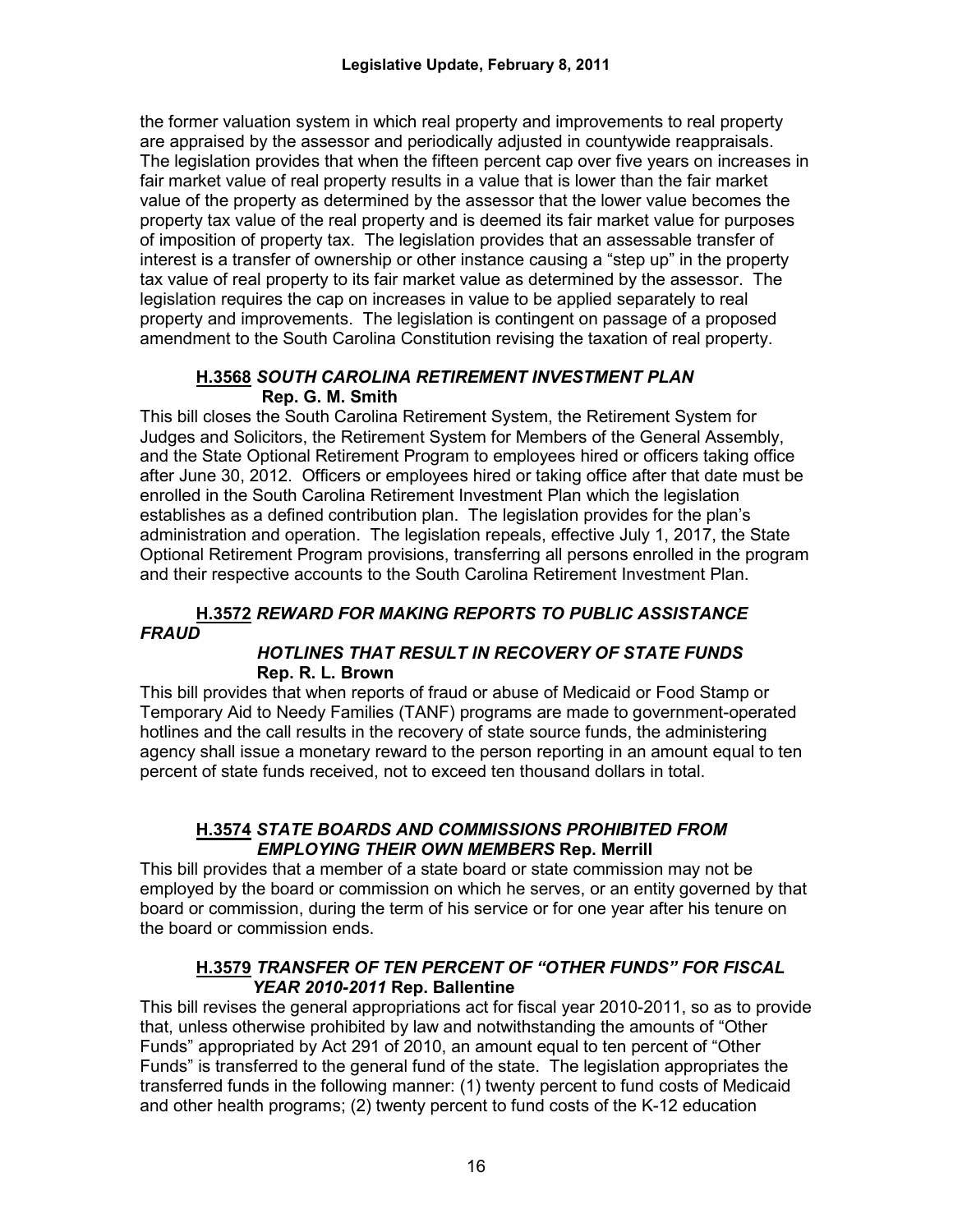system; (3) twenty percent to fund the costs of the disabled; (4) twenty percent to fund the costs of the criminal and civil justice systems; and (5) twenty percent to fund the costs of law enforcement and public safety.

#### **H.3580** *ACROSS-THE-BOARD REDUCTION IN EXPENDITURES APPLIED TO "OTHER FUNDS"* **Rep. Ballentine**

This bill revises provisions relating to across-the-board reduction in expenditures, so as to provide that unless otherwise prohibited by law, any across-the-board reduction in appropriations must be applied to all appropriated funds including state general fund appropriations and, except for federal funds, all "other funds" appropriations. The legislation provides that, unless otherwise prohibited by law, if the General Assembly mandates any across-the-board percentage reduction of any appropriated funds, the reduction applies in the same percentage to "other funds", except for federal funds.

## **H.3591** *SOLAR ENERGY REAL PROPERTY CLASSIFIED AS AGRICULTURAL*

# *FOR TAX PURPOSES* **Rep. J. E. Smith**

This bill revises classifications of property and tax assessment ratios, so as to provide that solar energy real property is considered agricultural property.

**H.3592** *TAX CREDIT FOR RESEARCH AND DEVELOPMENT* **Rep. J. E. Smith** This bill revises the tax credit for research and development, so as to provide that a taxpayer with fewer than one hundred fifty full-time employees may claim the entire credit in one year and, if the credit exceeds the taxpayer's liability, the Department of Revenue shall refund a certain remaining portion of the credit.